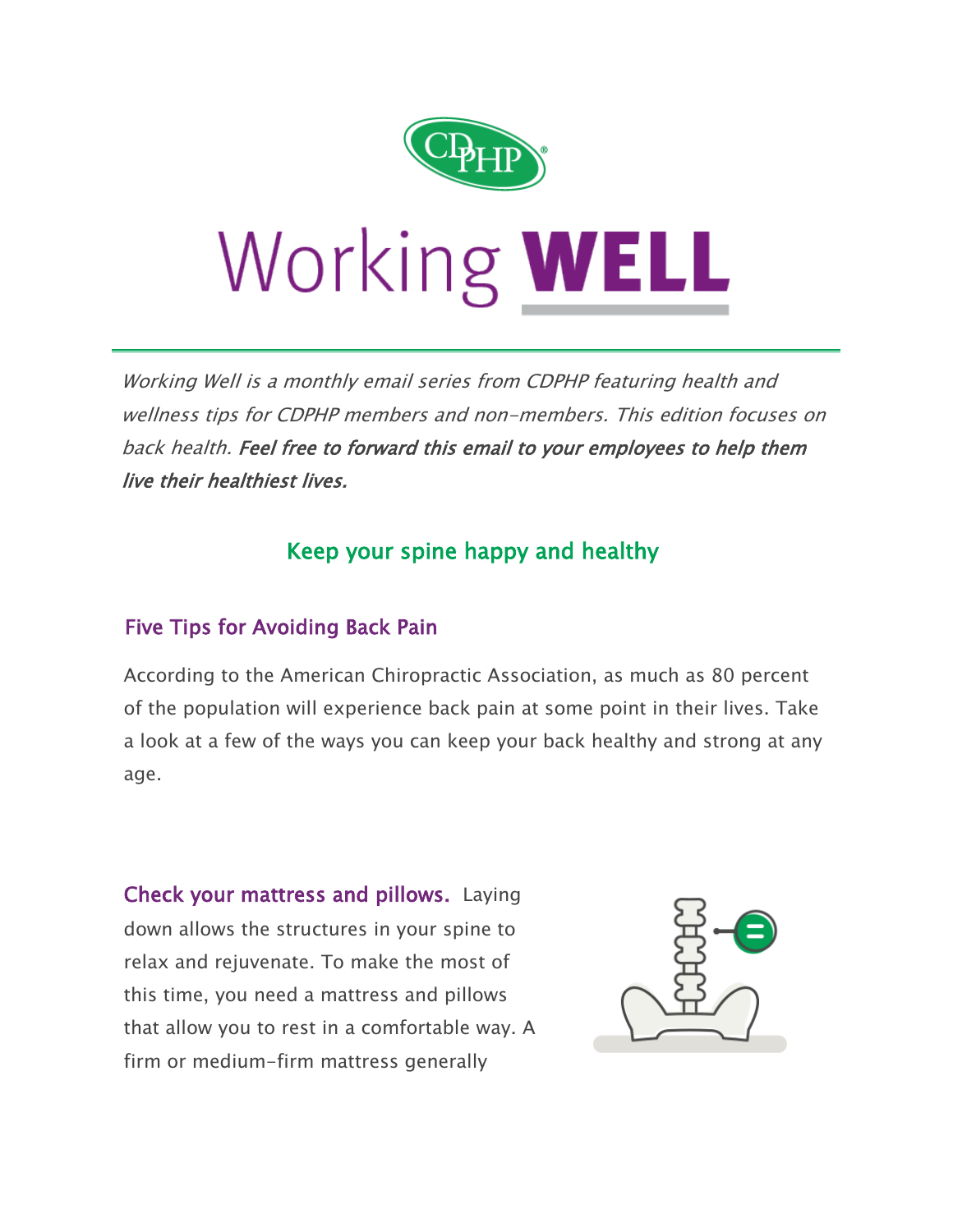provides better support than an old or soft mattress that can cause your spine to sag.

If you're a back sleeper, place a pillow under your knees to reduce stress in the lower back. If you're a side sleeper, you can benefit from a pillow between your knees to keep your hips balanced. A neck pillow can also help the upper spine.

**Exercise your core.** Your core muscles - in your lower back and abdomen need to be strong in order to support your spine and take pressure off your lower back. These muscles can be toned through targeted exercises. Check with your doctor before starting a new exercise program.

Wear proper shoes. Whether you're running for sport or walking to the mailbox, your shoes play an important role in supporting your lower back and keeping your spine aligned. Your heel should be snug but not overly tight. Shoes should be replaced once they get worn out. Orthopedics or inserts can provide additional support.

Adjust your backpack. To prevent injury while wearing a backpack, use both shoulder straps and tighten them to keep the backpack close to your back. Heavier items should be placed in the pack first. Avoid overstuffing your backpack with too much weight, which can cause you to lean forward into an unnatural position, resulting in the back, neck, and shoulder pain.

**Watch how you sit.** The discs in your lower spine are loaded more while sitting than standing, so long periods of sitting can create or aggravate a painful back condition. Plus, when you're sitting at a desk and looking at a computer screen, the natural tendency is to slouch and lean forward, stressing the lumbar discs even more. Use a new office chair and practice